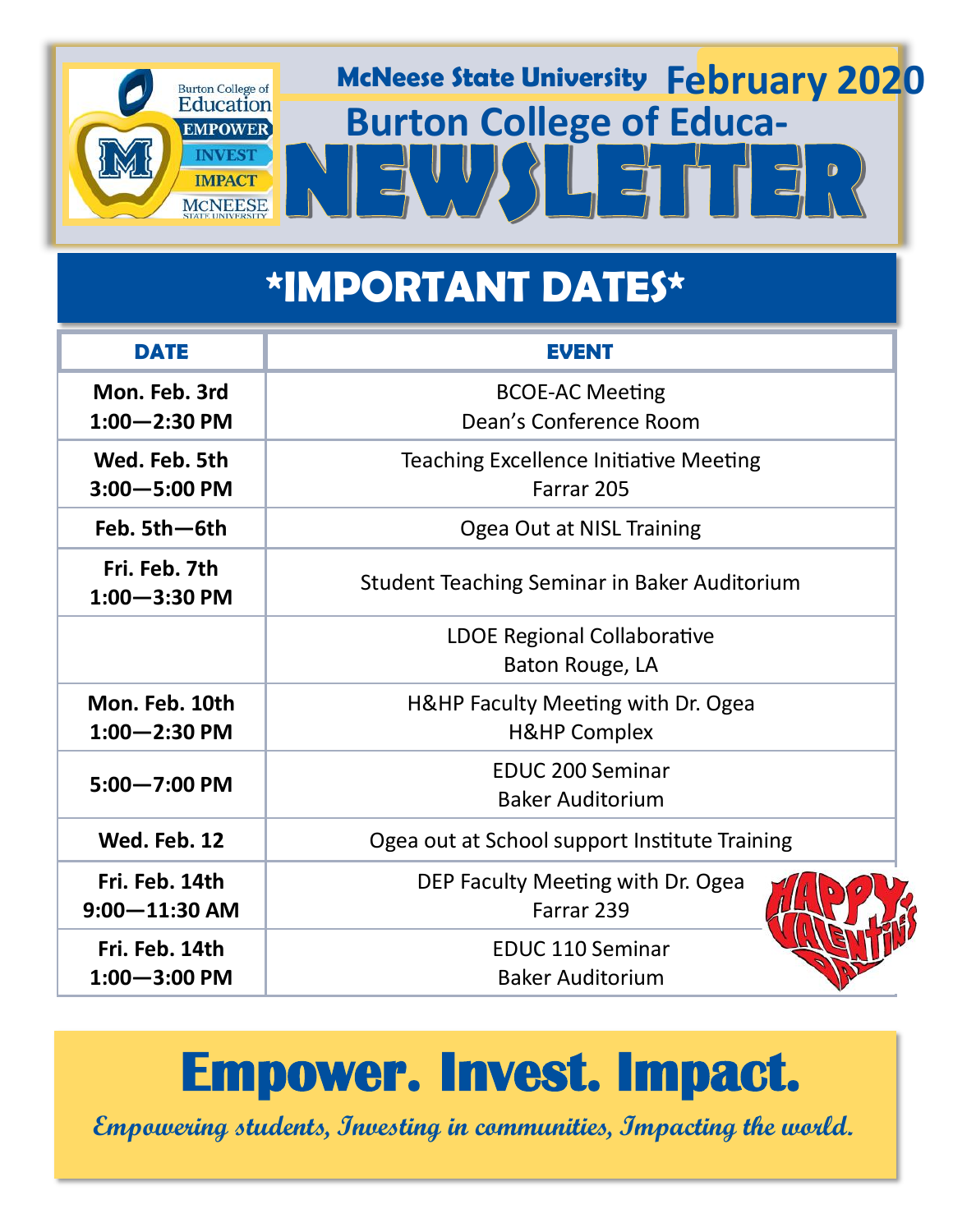**February 2020 Newsletter Page 2** 

# BCOENEW

## **\*IMPORTANT DATES CONTINUED\***

| DATE                                | <b>EVENT</b>                                                                                |
|-------------------------------------|---------------------------------------------------------------------------------------------|
| Feb. 17th-19th                      | Ogea Out<br><b>ULS MLI Meeting</b>                                                          |
| Mon. Feb. 17th                      | <b>EdRising State Competition</b><br>Northwestern                                           |
| Mon. Feb. 17th<br>$4:00 - 6:00$ PM  | <b>EDUC 110 Seminar</b><br><b>Baker Auditorium</b>                                          |
| Fri. Feb. 21st                      | SW Superintendent's Meeting<br><b>At McNeese State</b>                                      |
| Feb. $22nd - 26th$                  | Mardi Gras Holiday                                                                          |
| Fri. Feb. 28th<br>$9:00 - 11:00$ AM | Dr. Seuss Day<br><b>Memorial Gym</b>                                                        |
| Fri. Mar. 6th<br><b>Time TBA</b>    | DEP Shared Governance Meeting w/ US Prep<br>ALL DEP faculty is expected to attend           |
| Fri. Mar. 20th<br><b>Time TBA</b>   | DEP Shared Governance Meeting Adv. Program Rewrite<br>ALL DEP faculty is expected to attend |
| Thu. Mar. 26th                      | <b>Academic Signing Day</b>                                                                 |
| Mar. 27th - 31st                    | <b>Senior Games</b>                                                                         |

## **Empower. Invest. Impact.**

**Empowering students, Investing in communities, Impacting the world.**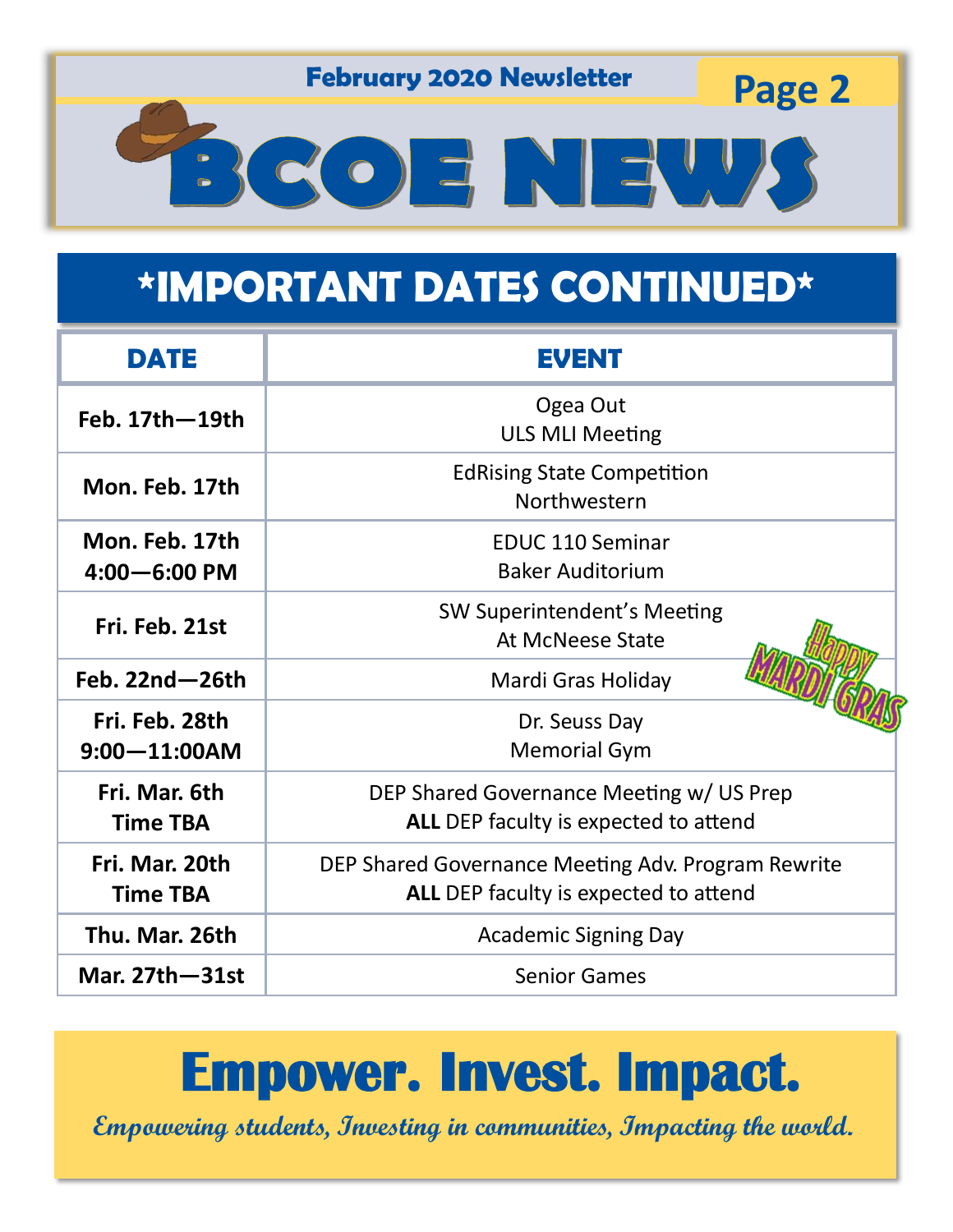**Page 3 February 2020 Newsletter**

3 CO E NEU



What's New?

#### **Ethics Review.** *Payments Made from Professorships.*

To all faculty with a professorship or pursuing a professorship in the future. If you are considering making payments to others (including faculty and students) for services provided as part of the professorship, please note that stipends are a taxable form of income, therefore payments of such type should be processed through the payroll department and may not be provided in the form of gift cards. If the individuals performed a service for such payment that is outside of their normal duties then it is considered "supplemental pay" for faculty and wages for students and should be processed through the payroll department as such. State funds cannot be used to purchase gift cards [see Revised Statute 42:1111A(1) , Revised Statute 42:1102(22)(a), and Article 7 Section 14 of the Louisiana Constitution.] **Addendum #02.** *State of Louisiana Travel Guide changes.*

Effective January 1, 2020, personal owned vehicle reimbursement rates have changed as per the following:

Personal Owned Vehicle PPM49 **Section 1504.C.2:**

*Currently reads* **.58** cents per mile.

*Changed to now read* **.575** cents per mile.

#### **Moodle Refresher Webinar.** *Sessions throughout February.*

See January 15 email titled, 'Upcoming moodle sessions' for more information, including the links to register. You can choose to attend the sessions in person, or view them online.

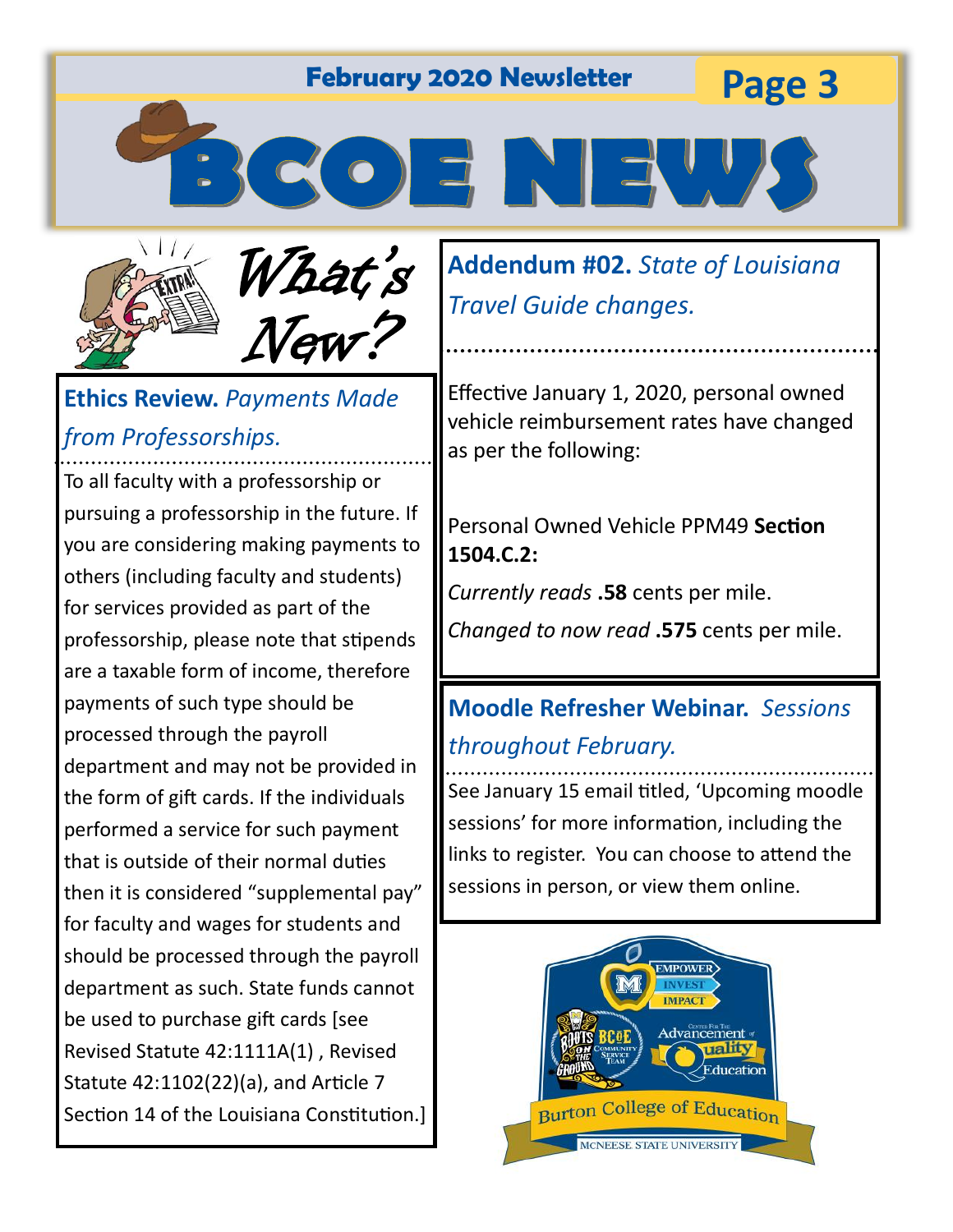## **Page 4 February 2020 Newsletter**

 $\Rightarrow$   $\leq$   $\circ$   $\Rightarrow$   $\Rightarrow$   $\|$ 

#### **Ogea's Reminders**

- DEP—Praxis flyer was emailed to you on 1/27, please upload to Moodle courses.
- First US PREP planning with leadership team on 2/4.
- We need student & faculty volunteers for

Spring Preview Day on March 7th.

Dr. Seuss Day on 2/28.

Senior Games on 3/27 and 3/31.

Academic Signing Day on 3/26.



**BCOE FEBRUARY** 

**SPOTLIGHT** 

#### *First Day of Spring 2020!*

**A huge thank you Dr. Robichaux, Ms. Fontenot, and Dr. Duhon for taking time out of their busy mornings to greet the students on their first two days back. Let's work together to empower our students!** 

亿

☆



**Thank you to all faculty and staff that helped out with the BCOE Unlock Education 2020 event! We more than doubled our numbers from last year!**